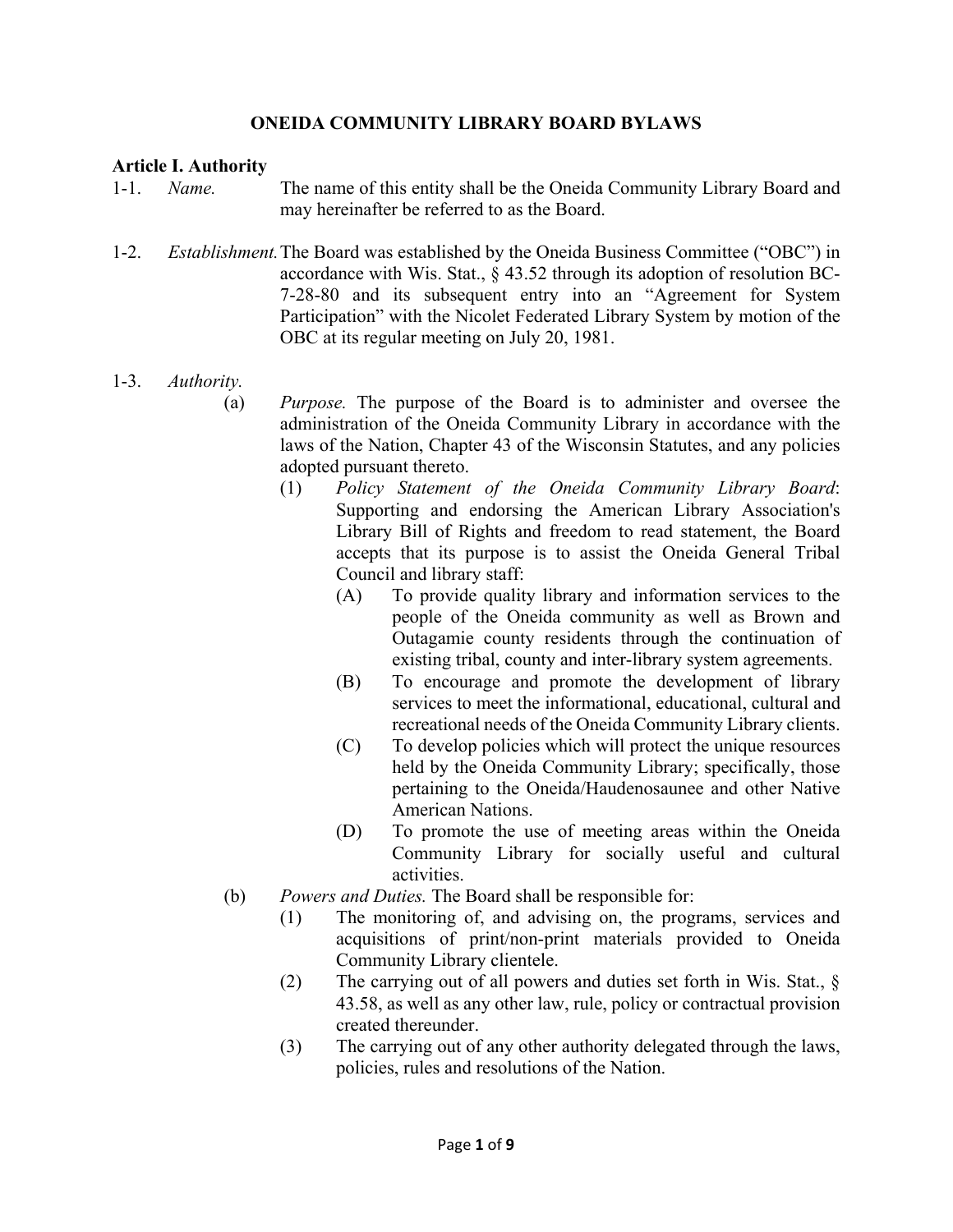- 1-4. *Office.* The official office location and mailing address of the Board shall be:
	- (a) *Office Location:*  Oneida Community Library 201 Elm Street Oneida, WI 54155 (b) *Mailing Address:*
	- Oneida Community Library Board P.O. Box 365 Oneida, WI 54115
- 1-5. *Membership.*
	- (a) *Number of Members.* The Board shall consist of five (5) members, one of whom shall be a school district administrator or administrator's representative.
		- (1) Each Board member shall hold office until his or her term expires, until his or her resignation, or until his or her appointment is terminated in accordance with the Boards, Committees and Commissions law.
			- (A) *Term Expiration.* Although a member's term has expired, he or she shall remain in office until a successor has been sworn in by the Oneida Business Committee.
			- (B) *Resignation.* A member may resign at any time verbally at a meeting or by delivering written notice to the Oneida Business Committee Support Office and the Board Chairperson or Chairperson's designee. The resignation is deemed effective upon acceptance by motion of a member's verbal resignation or upon delivery of the written notices.
	- (b) *Appointed.* Board members shall be appointed by the Oneida Business Committee in accordance with the Boards, Committees and Commissions law for terms of three (3) years.
	- (c) *Vacancies.* Any vacancy for an expired/unexpired term shall be filled by appointment by the Oneida Business Committee.
		- (1) The Board Chairperson shall review application materials and provide the Oneida Business Committee with recommendations on applicants for appointment by the executive session in which appointments are intended to be made.
	- (d) *Qualification for Membership.* Board members shall meet the following qualifications:
		- (1) Must be an enrolled member of the Oneida Nation;
		- (2) Must be a resident of either Brown or Outagamie County;
		- (3) Must be at least eighteen (18) years of age; and
		- (4) Must not be a contractor or employee of any Oneida Nation Library branch.
- 1-6. *Termination.* A Board member's appointment may be terminated by the Oneida Business Committee in accordance with the Boards, Committees and Commissions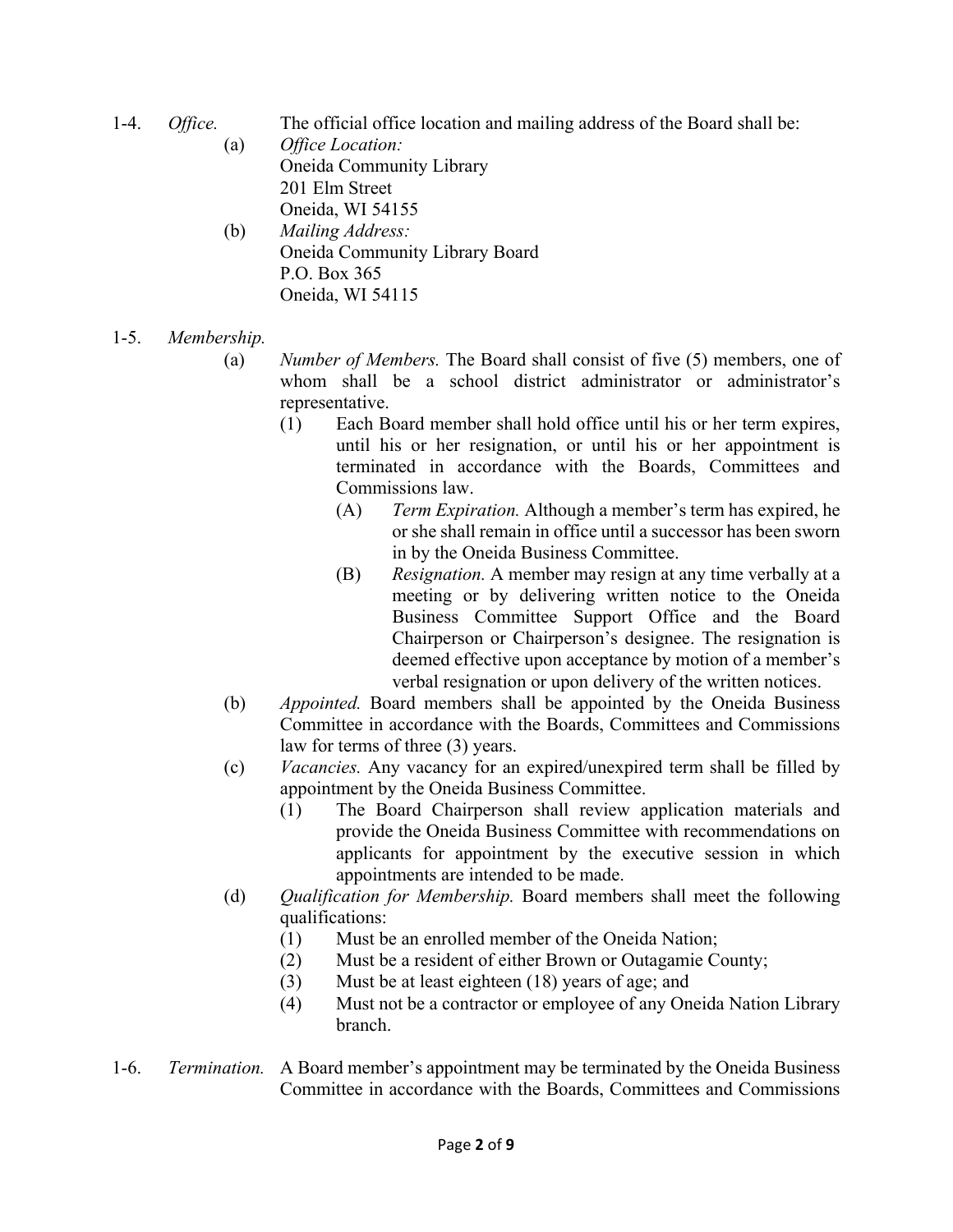law or any other law of the Nation governing the termination of appointed officials.

- (a) The Board may make recommendations to the Oneida Business Committee for the termination of a member's appointment based on the following:
	- (1) A failure to attend three (3) unexcused consecutive meetings;
	- (2) A failure to attend five (5) unexcused meetings within a one (1) year period; and/or
		- (A) An absence shall be deemed unexcused if a member fails to provide written notice of his or her absence to a Board Officer at least thirty (30) minutes prior to the missed meeting.
	- (3) Other conduct detrimental to the Board or any Oneida Library branch.
- (b) Recommendations to the Oneida Business Committee for termination of a Board member's appointment must be determined by a majority vote of the Board members present at a meeting of an established quorum.
- 1-7. *Trainings and Conferences*. Board members shall participate in mandatory trainings/ conferences as follows:
	- (a) Wisconsin Library Association Annual Conference;
	- (b) Association of Tribal Archives;
	- (c) Libraries & Museums Annual Conference;
	- (d) American Indian Library Association Training; and/or
	- (e) American Library Association Conferences.
	- (f) On an annual basis or as needed not to exceed five (5) full days per member.
	- (g) Regardless of the number of trainings/conferences that he or she is required to attend, no Board member shall be eligible to receive stipends for attending more than five (5) full days of mandatory trainings/conferences per year.

# **Article II. Officers**

2-1. *Officers.* The Board shall have three (3) Officer positions consisting of a Chairperson, a Vice-Chairperson and a Secretary.

### 2-2. *Responsibilities of the Chairperson*. The responsibilities, duties and limitations of the Chairperson of the Board shall be as follows:

- (a) Call and preside over meetings.
- (b) Receive, review and monitor all correspondence of the Board, present to the Board and sign all correspondence as approved by the Board.
- (c) Submit Board meeting minutes, in conjunction with the Board Secretary, to the Oneida Business Committee Support Office and maintain all recordings of Board meetings in accordance with the state's, as well as the Nation's, laws governing open records.
- (d) In conjunction with the Board Secretary, submit reports, as requested by the Oneida Business Committee; submit quarterly reports to the Oneida Business Committee and annual/semi-annual reports to the Oneida General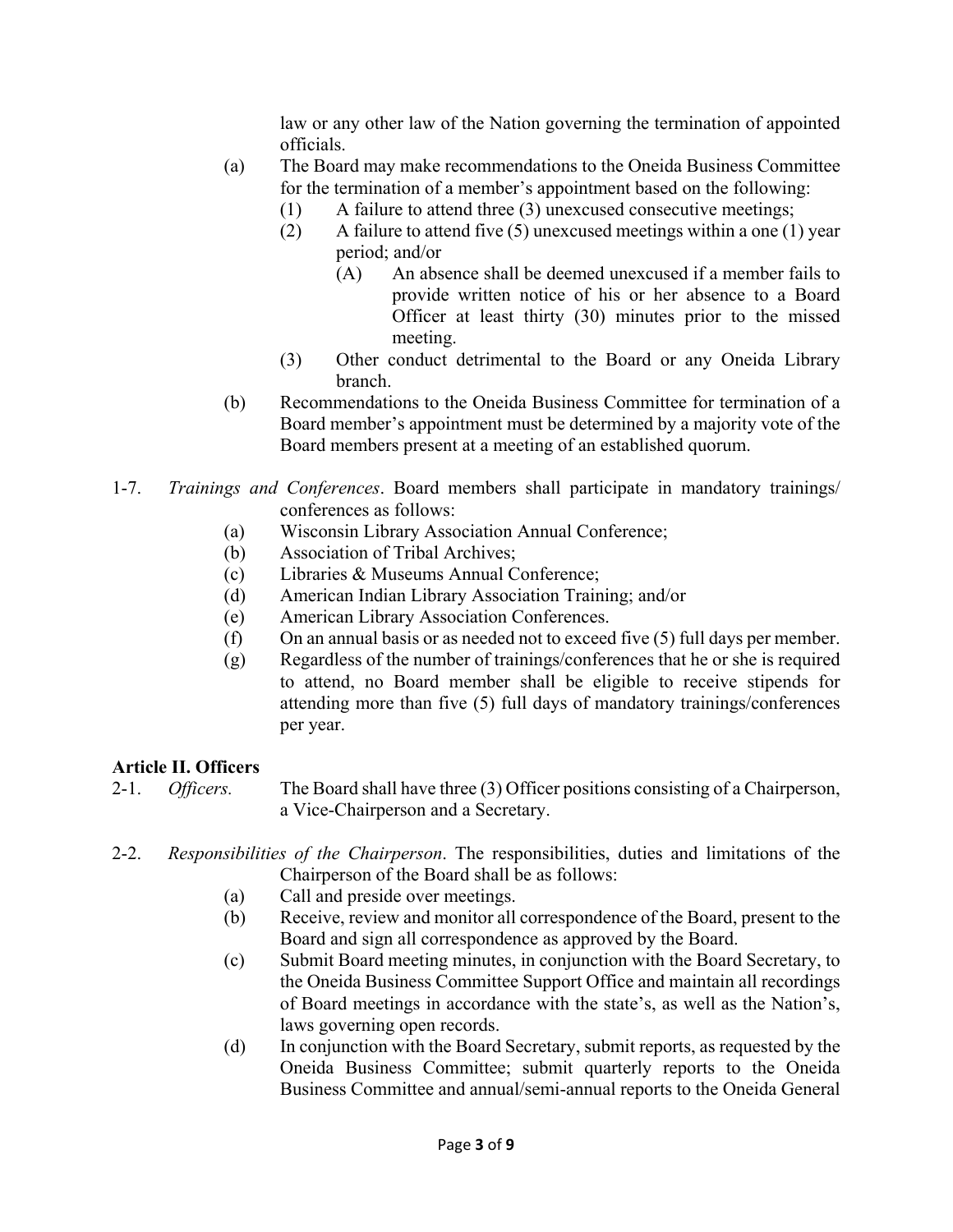Tribal Council, as required by the Boards, Committees and Commissions law, as well as Wis. Stat., § 43.58; and attend, or designate a member of the Board to attend, the Oneida Business Committee meeting where the Board's quarterly report appears on the agenda.

- 2-3. *Responsibilities of the Vice-Chairperson*. The responsibilities, duties and limitations of the Vice-Chairperson of the Board shall be as follows:
	- (a) Perform the Chairperson's duties in the absence of the Chairperson.
- 2-4. *Responsibilities of the Secretary*. The responsibilities, duties and limitations of the Secretary of the Board shall be as follows:
	- (a) Maintain all minutes, reports and correspondence of the Board in accordance with governing law, including, but not limited to, the Boards, Committees and Commissions law and the state's, as well as the Nation's, laws governing open records.
	- (b) Sign-off all expenditure approval statements referenced in section 2-6 of these bylaws and assist the Board Chairperson with the submission of reports referenced in section 2-2 of these bylaws.
	- (c) In the event that both the Chairperson and the Vice-Chairperson positions become vacant before the end of their terms, call Board meetings to fill the vacancies and preside over those meetings for the sole purpose of conducting an election of new Officers, at which point the Chairperson, or Vice-Chairperson in the absence of the Chairperson, shall preside.
- 2-5. *Selection of Officers.* An election of Officers shall take place annually at the beginning of the fiscal year and/or when a member is appointed for terms of one (1) year.
	- (a) A Board member may be dismissed from his or her Officer position by a majority vote of the Board members in attendance at a meeting of an established quorum.
	- (b) Board Officers may only hold one (1) Officer position per Officer term.
- 2-6. *Budgetary Sign-Off Authority and Travel.* The Board shall follow the Oneida Nation's policies and procedures regarding purchasing and sign-off authority.
	- (a) *Levels of Budgetary Sign-Off Authority.* The Board shall audit and approve all expenditures of the public library and forward the bills or vouchers covering the expenditures, setting forth the name of each claimant or payee, the amount of each expenditure, and the purpose for which it was expended, to the person designated under the Nation's policies and procedures to issue payment for such expenditures.
		- (1) The Board shall include a statement, signed by the Board Secretary, that the expenditure has been incurred and that the Board has audited and approved the expenditure.
			- (A) Upon receiving the information referenced within this section 2-6, the person designated by the Nation's policies and procedures to issue payment for the expenditures shall then pay the bill as others are paid.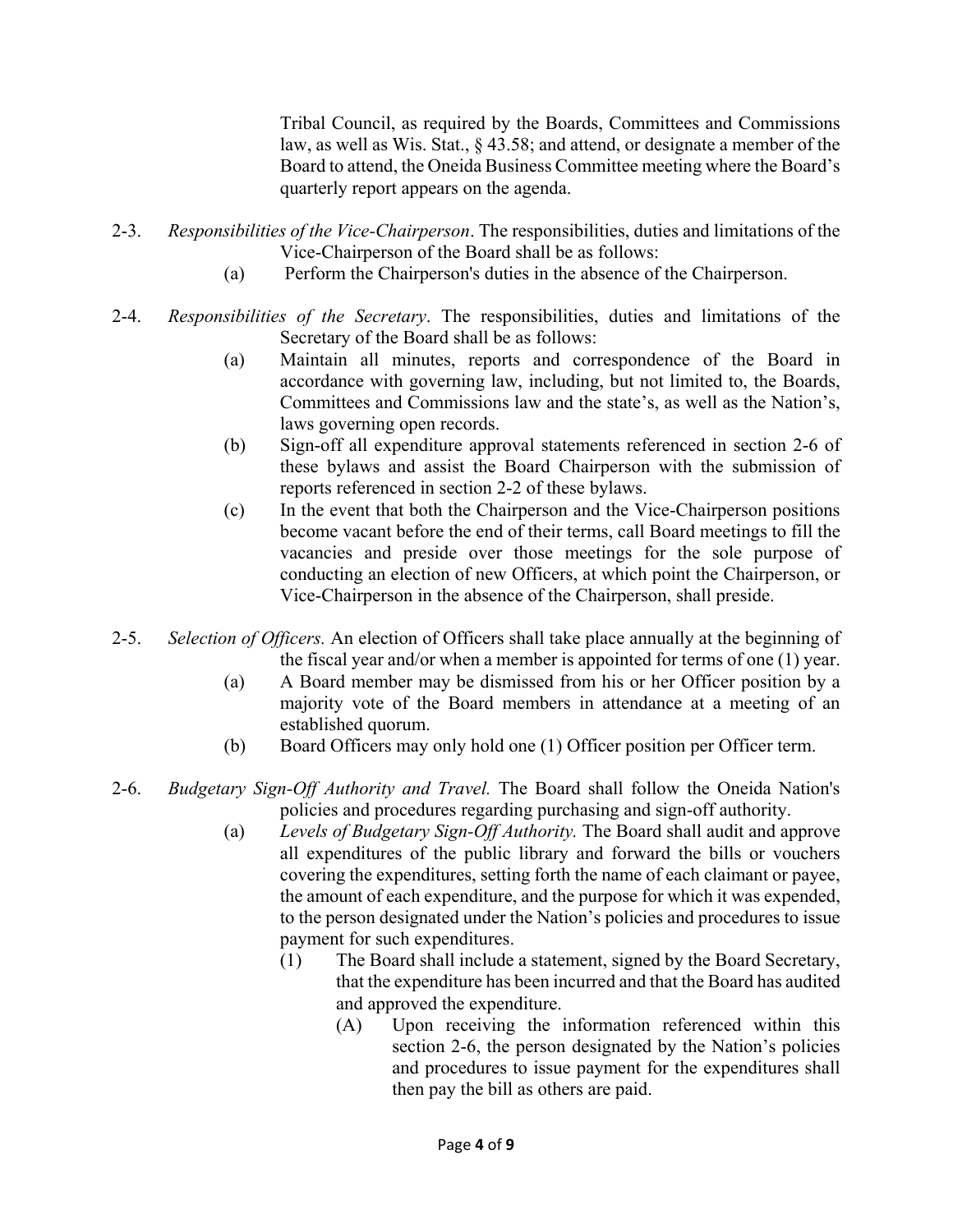- (B) The Oneida Business Committee Support Office shall be the entity designated to sign-off on requests for stipends, travel per diem and business expense reimbursement.
- (b) *Regular Wages/Recurring Payments.* Regular wages/salary or other recurring payments, authorized by the Board and verified by the appropriate Oneida Community Library personnel, may be paid by the person designated under the Nation's policies and procedures to issue such payments by the date due or, in the case of salaries, by the regular pay day.
	- (1) The Board shall audit and approve payments under this subsection (b) at its next regular meeting.
- (c) The Board shall approve a member's request to travel by majority vote of its members in attendance at a regular or emergency Board meeting of an established quorum.
- 2-7. *Personnel.* Subject to approval by the Oneida Business Committee under the governing laws of the Nation, the Board shall have the authority set forth in Wis. Stat., § 43.58 to hire personnel for the benefit of the Board.

# **Article III. Meetings**

- 3-1. *Regular Meetings.* The Board shall meet the 2nd Wednesday of each month, commencing at 4:30 p.m., at the Oneida Community Library located on 201 Elm Street in Oneida, Wisconsin.
	- (a) The regular meeting date, time and/or location may change from time-to time as determined by majority vote of the members in attendance at a Board meeting of an established quorum so long as notice is provided to all members in writing and, along with the public, in accordance with the Nation's and the State of Wisconsin's open records/open meetings laws, prior to the implementation of a new date, time and/or location.
	- (b) Notice of meeting location, agenda, minutes and materials shall be forwarded by the Chairperson with the assistance of the Vice-Chairperson and/or the Secretary to all members of the Board in writing and, along with the public, in accordance with the Nation's and the State of Wisconsin's open records/open meetings laws.
	- (c) Meetings shall be run in accordance with Robert's Rules of Order.
- 3-2. *Emergency Meetings.* An emergency meeting may be called when time sensitive issues require immediate action.
	- (a) The Chairperson or Chairperson's designee shall provide advance notice of emergency meetings to all Board members via telephone call, as well as email communication sent to the official Oneida Nation email address provided to each member to conduct business electronically on behalf of the Board, and, along with the public, shall further be provided notice in accordance with the Nation's and the State of Wisconsin's open records/ open meetings laws.
	- (b) Within seventy-two (72) hours after an emergency meeting, the Board shall provide the Nation's Secretary with notice of the emergency meeting, the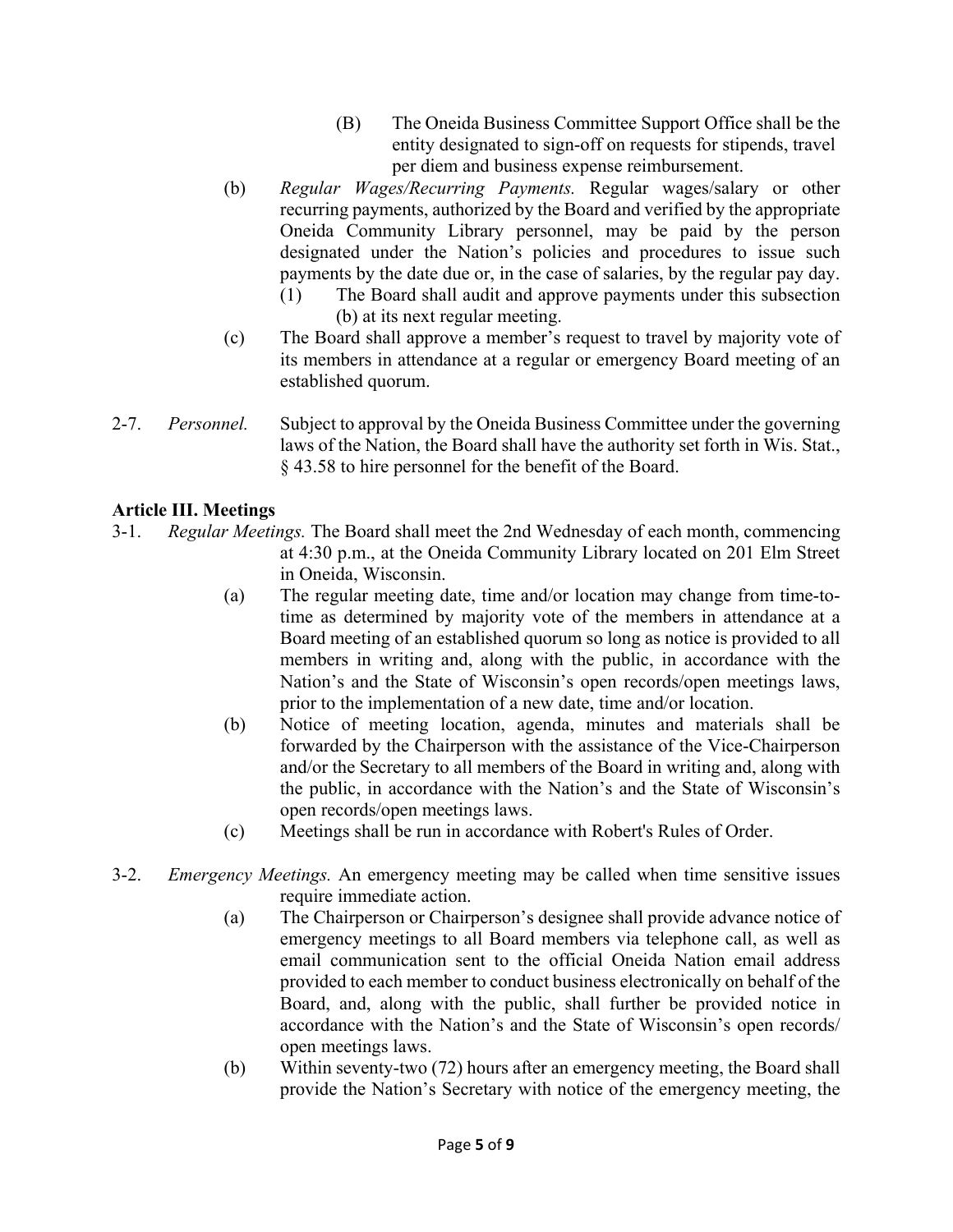reason for the emergency meeting, and an explanation as to why the matter could not wait until the next regular meeting.

- 3-3. *Joint Meetings.* Joint Meetings between the Board and the Oneida Business Committee shall not be held.
- 3-4. *Quorum*. A quorum shall consist of a majority of the current Board members and shall include an Officer; provided, the Secretary shall only qualify as an Officer for purposes of this section 3-4 when presiding over meetings called pursuant to section 2-4(c) of these bylaws.
- 3-5. *Order of Business*. The order of business, as far as applicable, is:
	- (a) Call to Order
	- (b) Adopt the Agenda
	- (c) Approval of Minutes
	- (d) Old Business
	- (e) New Business
	- (f) Reports
	- (g) Other Business
	- (h) Executive Session
	- (i) Adjournment
- 3-6. *Voting.* A simple majority vote of the members in attendance at a meeting of an established quorum is a required for all actions of the Board.
	- (a) The Board Chairperson or presiding Officer shall only vote in case of a tie.
	- (b) E-polls are permissible so long as conducted in accordance with the Boards, Committees and Commissions law.
		- (1) The Vice-Chairperson shall serve as the Chairperson's designee for the responsibility of conducting an e-poll when the Chairperson is absent or unavailable.

# **Article IV. Expectations**

- 4-1. *Behavior of Members.* Board members shall adhere to the Oneida Community Library Board Code of Conduct, these bylaws and any other applicable state laws and/or laws of the Nation while acting on behalf of the Board.
	- (a) *Enforcement.* Any violation of this or any other section of these bylaws may result in the following:
		- (1) Upon a majority vote of the members present at a Board meeting of an established quorum, the Board may make a recommendation to the Oneida Business Committee for the termination of that Board member's appointment in accordance with the Boards, Committees and Commissions law or any other law of the Nation governing the termination of appointed officials.
		- (2) The Board may discipline that Board member in accordance with any state laws or laws of the Nation governing sanctions and penalties for appointed officials.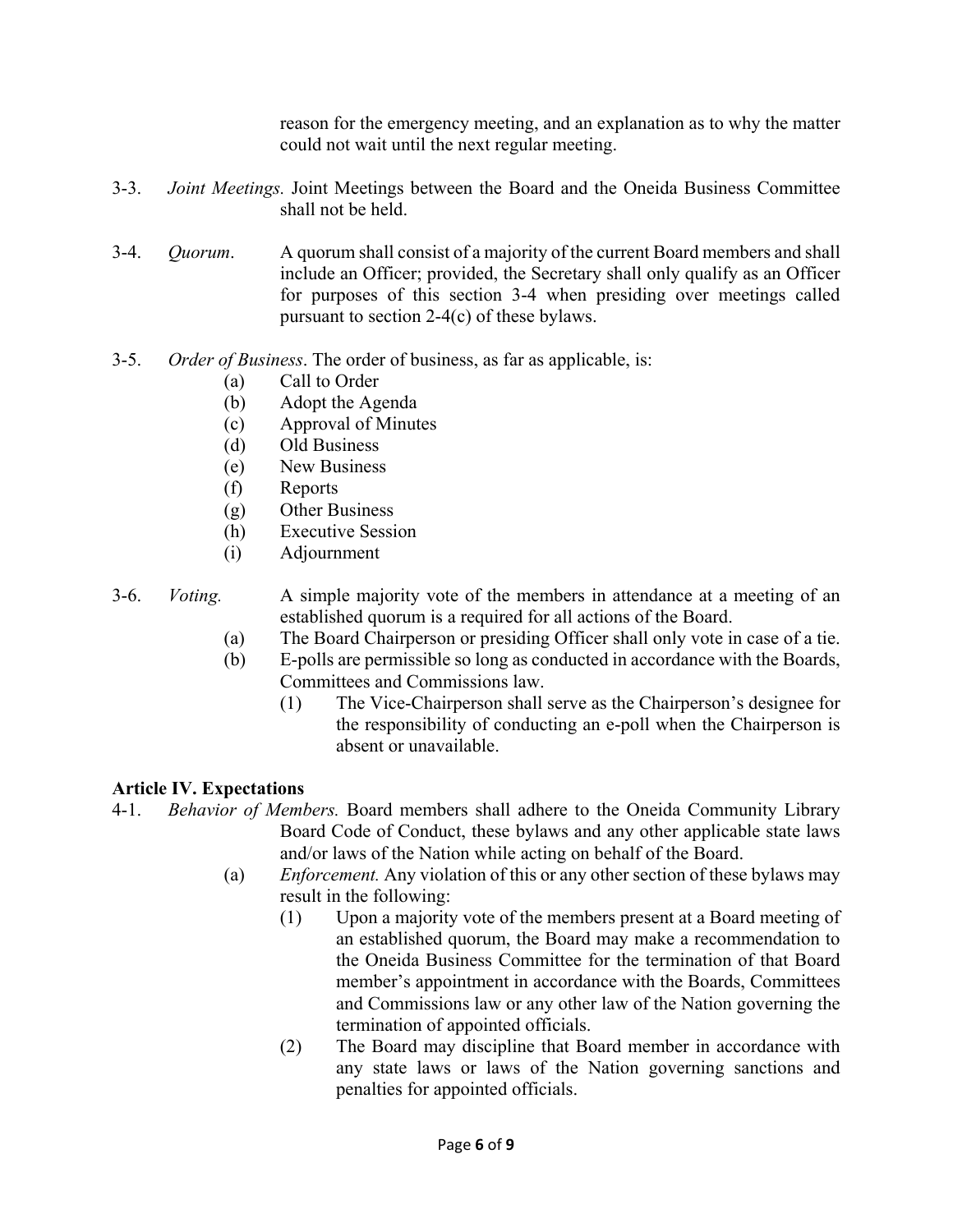- 4-2. *Prohibition of Violence*. Board members are prohibited from committing any violent intentional act that inflicts, attempts to inflict, or threatens to inflict emotional or bodily harm on another person, or damage to property.
- 4-3. *Drug and Alcohol Use*. When acting in their official capacity as members of the Board, the use of alcohol or prohibited drugs is forbidden.
	- (a) Prohibited drugs are defined as marijuana, cocaine, opiates, amphetamines, phencyclidine (PCP), hallucinogens, methaqualone, barbiturates, narcotics, any other substances included in Schedules I through V under Section 812 of Title 21 of the United States Code, and prescription medication or over the-counter medicine used in an unauthorized or unlawful manner.
- 4-4. *Social Media*. When using social media on behalf of or as a representative of the Board, members shall comply with any laws or policies of the Nation governing social media; their oaths of office; and any other applicable laws, rules, policies and/or contractual provisions promulgated and applied to the Board pursuant to participation as a member of the Nicolet Federated Library System under Wis. Stat., § 43.54.
- 4-5. *Conflict of Interest*. Conflicts of interest of Board members shall be governed by all applicable laws and policies of the Nation, as well as any laws, rules, policies and/or contractual provisions promulgated and applied to the Board pursuant to its participation as a member of the Nicolet Federated Library System under Wis. Stat., § 43.54.
	- (a) Conflicts of interest shall be reported and mitigated/removed in accordance with the applicable laws and policies of the Nation, as well as any laws, rules, policies and/or contractual provisions promulgated and applied to the Board pursuant to its participation as a member of the Nicolet Federated Library System under Wis. Stat., § 43.54.

### **Article V. Stipends and Compensation**

- 5-1. *Stipends.* Board members are eligible to receive a stipend for the following so long as in accordance with these bylaws, the Boards, Committees and Commissions law, and resolution BC-05-08-19-B titled, Amending Resolution BC-09-26- 18-D Boards, Committees and Commissions Law Stipends, as may further be amended from time-to-time hereafter:
	- (a) One (1) meeting stipend per month, whether called as a regular meeting or emergency meeting, provided that:
		- (1) A quorum was established;
		- (2) The meeting of the established quorum lasted for at least one (1) hour; and
		- (3) The Board member requesting the stipend was physically present for the entire meeting.
	- (b) A stipend for each day of attendance at a conference or training, provided that: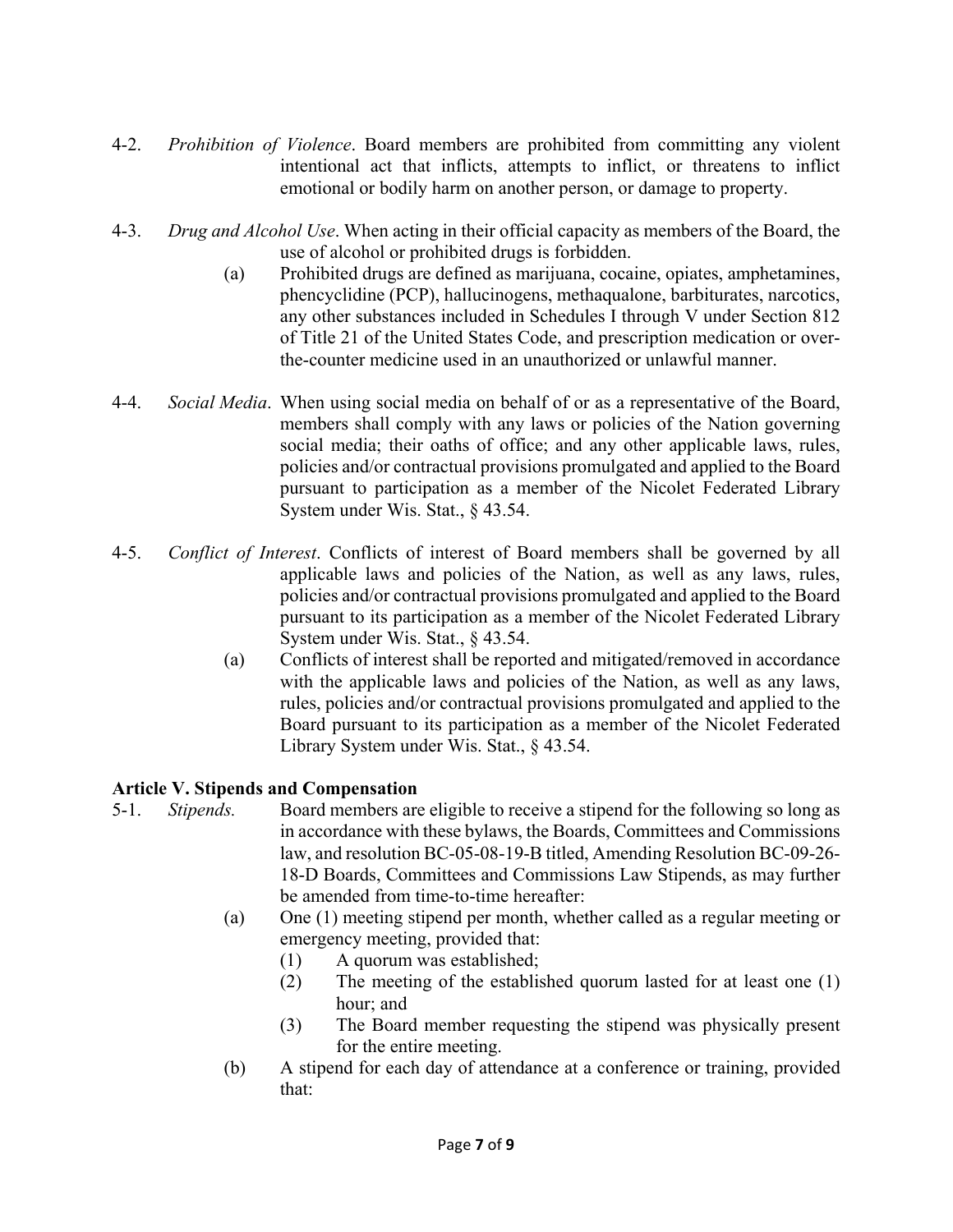- (1) The Board member attended a full day of training or was present at the conference for a full day; and
- (2) The Board member's attendance at the training or conference was mandated by law, bylaws or resolution.
- (c) A stipend for attending a Judiciary hearing if the member's attendance was required by official subpoena.
- 5-2. *Compensation.* Besides travel, per diem and business expense reimbursement authorized by the Boards, Committees and Commissions law and Wis. Stat., § 43.54, members of the Board shall not be eligible to receive any other form of compensation for duties/activities they perform on behalf of the Board.

### **Article VI. Records and Reporting**

- 6-1. *Agenda Items.* Agenda items shall be consistently maintained in a format that complies with the State of Wisconsin's Open Meetings Law.
- 6-2. *Minutes.* Meeting minutes shall be typed and in a consistent format designed by the Oneida Business Committee Support Office and in compliance with the State of Wisconsin's Open Meetings Law to generate the most informative record.
	- (a) Minutes shall include a summary of action taken by the Board.
	- (b) Minutes shall be submitted to the Oneida Business Committee Support Office within seven (7) days of approval.
- 6-3. *Attachments.* Any handouts, reports, memorandum and the like provided at a meeting shall be included with the agenda items and other meeting material in which they were presented and maintained in accordance with the Nation's and the State of Wisconsin's open records/open meetings laws.
- 6-4. *Oneida Business Committee Liaison.* The Board shall meet with the member of the Oneida Business Committee who is its designated liaison as needed, the frequency and format of which may be as agreed upon between the liaison and the Board so long as no less than as required by law or policy on reporting developed by the Oneida Business Committee or Oneida General Tribal Council.
	- (a) The Board shall contact the liaison quarterly.
- 6-5. *Audio Recordings.* All meetings of the Board shall be recorded using a device supplied or approved by the Oneida Business Committee Support Office.
	- (a) Audio recordings shall be maintained by the Chairperson or the Chair person's designee in accordance with the Nation's and the State of Wisconsin's open records/open meetings laws.
	- (b) *Exception*. Audio recordings of executive session portions of a meeting shall not be required.